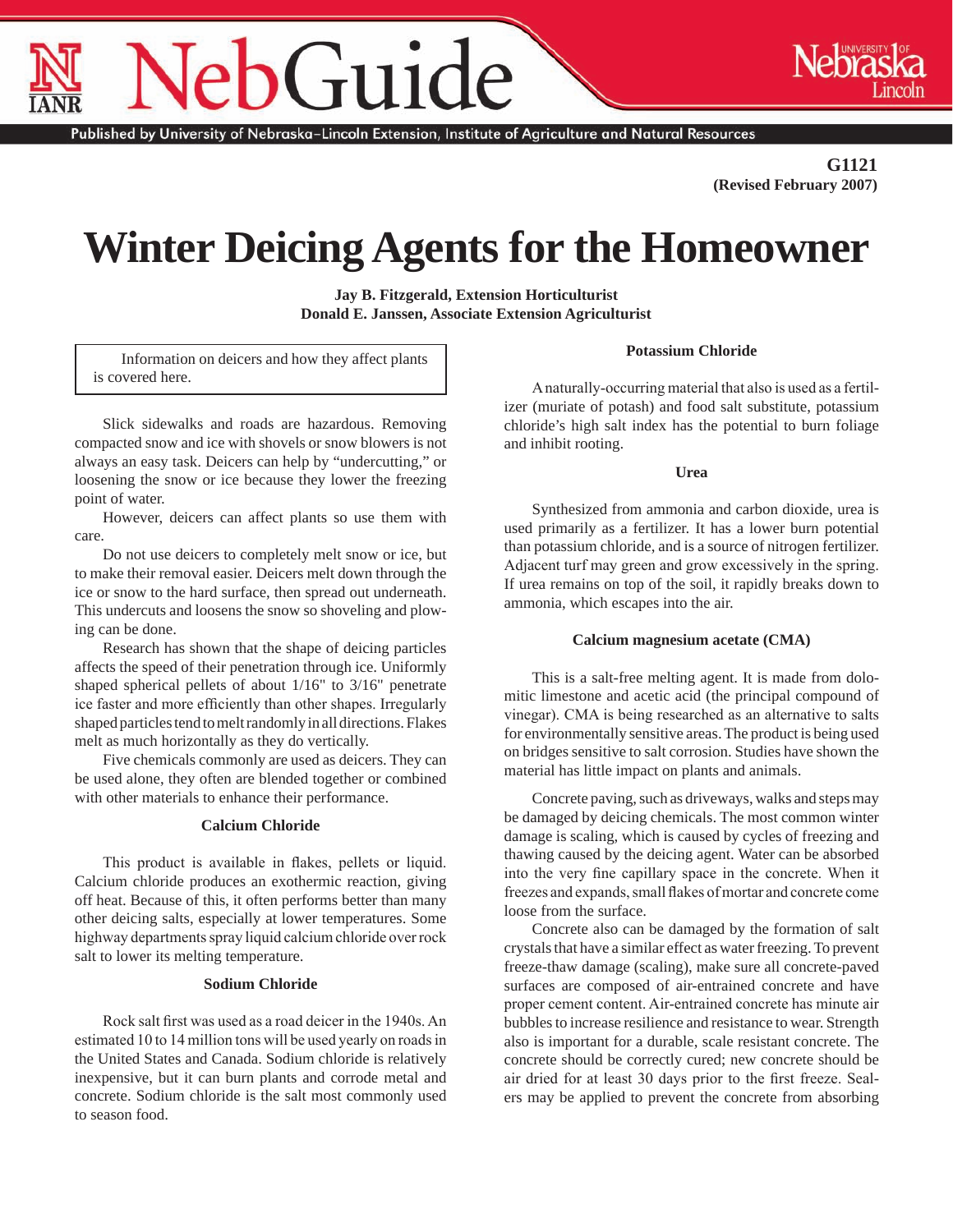water and salts. Additional information pertaining to more specific questions on concrete may be addressed to: Portland Cement Association, Dept. Ne, 5420 Old Orchard Road, Skokie, IL, 60077.

Some deicing chemicals are more damaging to concrete surfaces than others. Products such as ammonium nitrate or ammonium sulfate tend to damage concrete more than sodium chloride or calcium chloride.

Improper use of deicing agents may cause injury to plants. Excess salts and fertilization from deicers impede uptake of nutrients. Plants cannot absorb sufficient water even when moisture is plentiful.

Symptoms of salt injury include desiccation, stunting and dieback. Leaf tips and margins appear burned. Roots may be injured.

Plants may be protected from injury by direct exposure to salt spray by covering them with burlap or saran cloth to decrease the amount of exposure to slush during snow removal. Accumulation of salt in the soil over several years may cause progressive decline and eventual death of plants. Where deicing agents are used, flushing the soil with large amounts of water after the last freeze may alleviate burn potential. Always read and follow label directions when using any product, including deicers.

### **Aerial salt spray tolerance of landscape plants**

*\*For soil salt tolerance ratings, see designation after plant name. (S)–Sensitive, (I)-Intermediate, (T)–Tolerant*

| <b>Sensitive</b>                       | <b>Intermediate</b>                         | <b>Tolerant</b>            |
|----------------------------------------|---------------------------------------------|----------------------------|
| <b>Deciduous Trees</b>                 |                                             |                            |
| Carpinus caroliniana (S)               | Acer ginnala                                | Acer platanoides (I)       |
| American Hornbean                      | Amur Maple                                  | Norway Maple               |
| Celtis occidentalis                    | A. negundo (I)                              | A. saccharinum (I)         |
| Hackberry                              | Boxelder                                    | Silver Maple               |
| Cercis canadenis (I)                   | A. rubrum (S)                               | Aesculus hippocastanum (T) |
| Eastern Redbud                         | Red Maple                                   | European Horsechestnut     |
| Crataequs spp.                         | A. saccharum (S)                            | Allanthus altissima (T)    |
| Hawthorn                               | Sugar Maple                                 | Tree-of-Heaven             |
| Fagus grandifolia (S)                  | Alnus spp. (S)                              | Elaeagnus angustifolia (T) |
| American Beech                         | Alder                                       | Russian olive              |
| Liriodendron tulipfera (S)             | Amelanchier spp.                            | Fraxinus americana (T)     |
| Tuliptree                              | Serviceberry                                | White Ash                  |
| Malus spp. (I)                         | Betula spp. (I)                             | Gleditsia triacanthos (T)  |
| Crabapple                              | <b>Birch</b>                                | Honeylocust                |
| Prunus serotina (T)                    | Catalpa speciosa                            | Juglans nigra (S)          |
| <b>Black Cherry</b>                    | Catalpa                                     | <b>Black Walnut</b>        |
| Quercus alba $(T)$                     | Fraxinus pennsylvanica                      | Populus spp. (I)           |
| White Oak                              | Green Ash                                   | Poplar                     |
| Q. palustris                           | Pyrus spp.                                  | Robinia pseudoacacia (T)   |
| Pin Oak                                | Pear                                        | <b>Black Locust</b>        |
| $Q.$ $\mathit{rubra}(T)$               | Quercus macrocarpa (T)                      | Sorbus decora              |
| Red Oak                                | <b>Bur Oak</b>                              | Mountain ash               |
| Tilia cordata (S)<br>Littleleaf Linden | Salix alba tristis<br>Golden Weeping Willow |                            |
| Tilia americana (S)<br>American Linden |                                             |                            |
| Ulmus americana<br>American Elm        |                                             |                            |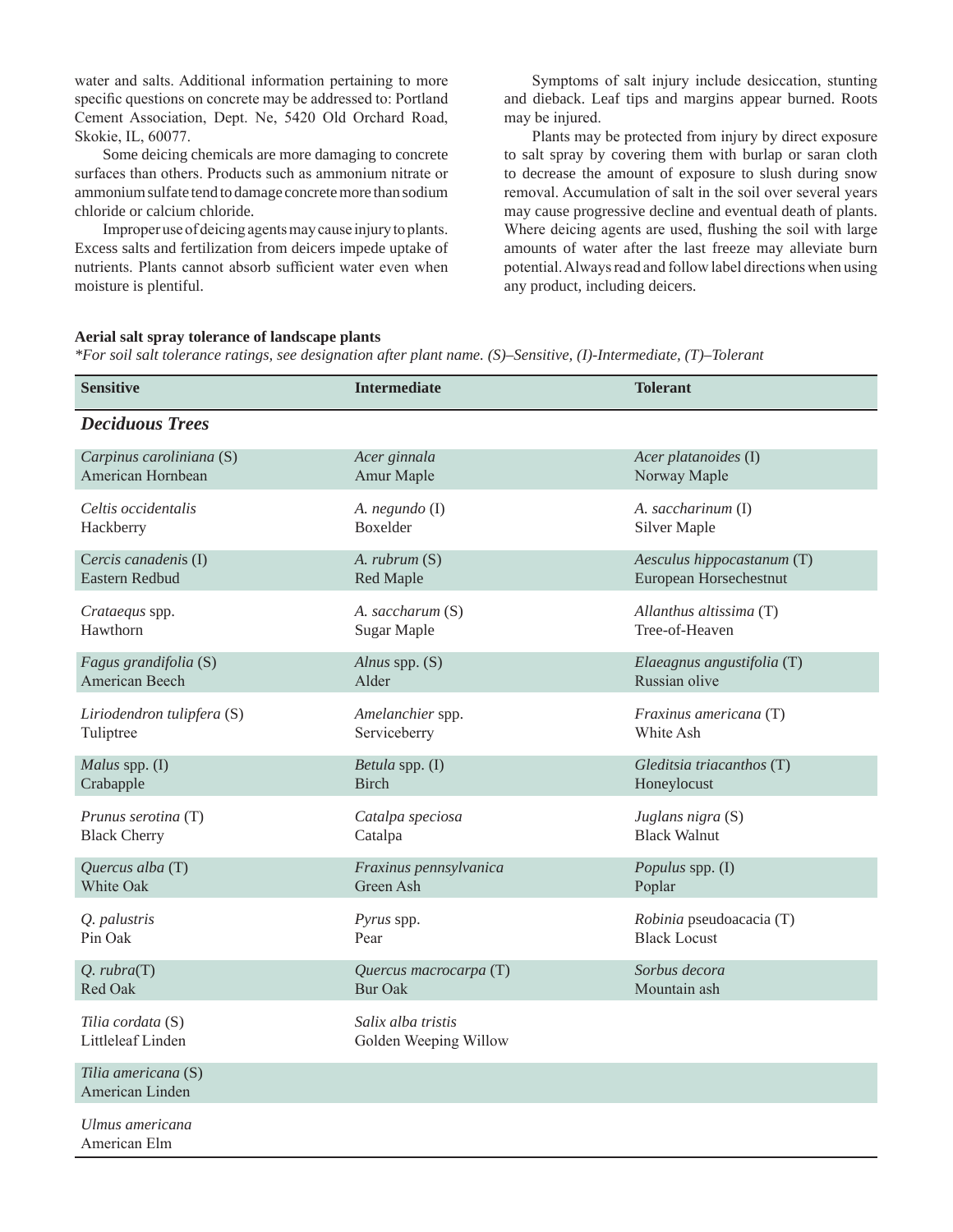| <b>Sensitive</b>                                          | <b>Intermediate</b>                        | <b>Tolerant</b>                      |
|-----------------------------------------------------------|--------------------------------------------|--------------------------------------|
| <b>Shrubs</b>                                             |                                            |                                      |
| Berberis thunbergii (S)                                   | Alnus rugosa (S)                           | Caragana arborescens                 |
| Japanese Barberry                                         | Speckled Alder                             | Siberian Peashrub                    |
| Buxus sempervirens (S)                                    | Berberis koreana                           | Euronymus alata (S)                  |
| Common Box                                                | Korean Barberry                            | Winged Euonymus                      |
| Chaenomeles speciosa                                      | Forsythia x intermedia                     | Juniperus chinensis 'Pfitzerana' (T) |
| Flowering quince                                          | Border Forsythia                           | Pfitzer Juniper                      |
| Cornus spp.<br>Dogwood                                    | Juniperus horizontalis<br>Creeping Juniper |                                      |
| Corylus spp. (S)                                          | J.h. 'Plumosa' $(I)$                       | Philadelphia                         |
| Hazelnut                                                  | Andora Creeping Juniper                    | Mock orange                          |
| Euonymus europea (S)                                      | Liqustrum spp. (I)                         | Rhamnus spp.                         |
| European Euonymus                                         | Privet                                     | Buckthorn                            |
| Sambucus canadensis                                       | Lonicera spp. (I)                          | Rhus aromatica                       |
| American Elder                                            | Honeysuckle                                | Fragrant Sumac                       |
| Spiraea spp.                                              | Syringa vulgaris                           | R. typhina                           |
| Spirea                                                    | Common Lilac                               | <b>Staghorn Sumac</b>                |
| Symphoricarpos orbiculatus<br>Indiancurrant<br>Coralberry | Viburnum dentatum (S)<br>Arrowood Viburnum | Kibes alpinum<br>Alpine Currant      |
| Viburnum lantana (S)                                      | V. lentago (S)                             | Rosa rugosa                          |
| Wayfaringtree Viburnum                                    | Nannyberry Viburnum                        | Rugosa rose                          |
| V. trilobum (S)<br>American Cranberrybush<br>Viburnum     | Symphoricarpos albus<br>Snowberry          |                                      |
|                                                           | Syringa reticulata<br>Japanese Tree Lilac  |                                      |
|                                                           | Tamariz ramosissima<br>Five-stamen Tamariz |                                      |
| <b>Coniferous Trees</b>                                   |                                            |                                      |

| Abies balsamea (I)           | Juniperus spp.         | Juniper virginiana       |
|------------------------------|------------------------|--------------------------|
| Balsam Fir                   | Juniper                | Eastern Redcedar         |
| Metasequola glyptostroboides | <i>Picea abies</i> (S) | Larix decidua (S)        |
| Dawn Redwood                 | Norway Spruce          | European Larch           |
| Picea glauca $(I)$           | Pinus ponderosa (I)    | <i>Picea pungens</i> (S) |
| White Spruce                 | Ponderosa Pine         | Colorado Spruce          |